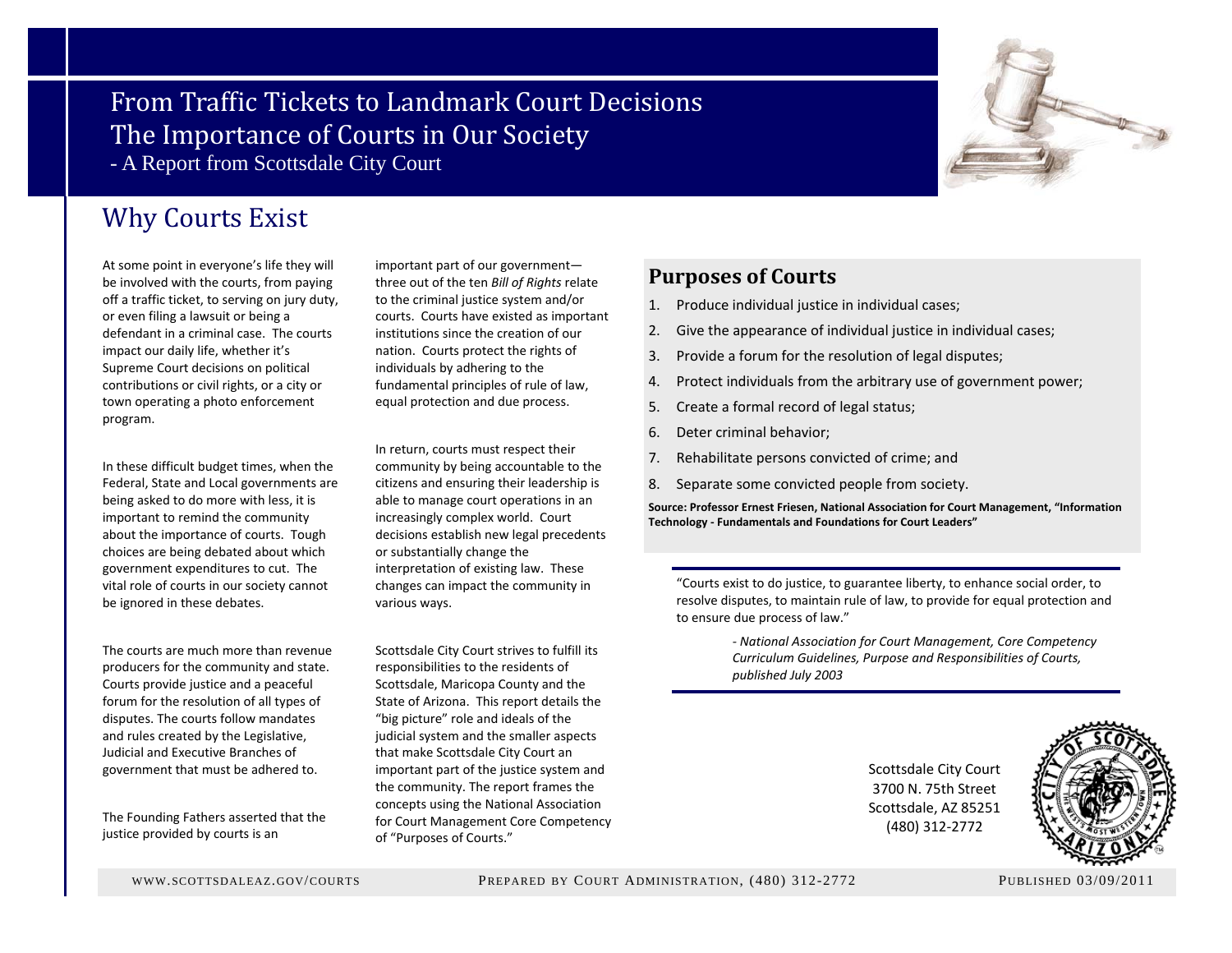### Courts as Institutions

Courts exist at the Federal, State, County, and Local levels. Each level has its own rules and procedures regarding the types of cases it handles, processes and forms, fine and fee schedules, and rules that must be followed. It is important that citizens appreciate the differences between the types of courts so they understand why things seem different from court to court and why one court handles one type of case but doesn't handle another. For example: Scottsdale City Court is <sup>a</sup> "limited jurisdiction" court and handles parking, traffic, and misdemeanor cases, but not felonies or civil lawsuits.

The Presiding Judge of Scottsdale City Court is accountable to the Chief Justice of the Arizona Supreme Court, Maricopa County Superior Court Presiding Judge , and Scottsdale City Council. This means the Judge must coordinate with multiple lines of authority and balance the mandates of the City of Scottsdale with Maricopa County Superior Court and with the Arizona Supreme Court. It can sometimes be <sup>a</sup> delicate equilibrium.

Scottsdale City Court is <sup>a</sup> municipal court and is part of the integrated judicial system for Arizona. It was approved into the City's Charter in

October 1961 and approved by the governor in November 1961. The Court handles: civil traffic and misdemeanor violations, petty offenses, parking, ordinance and code violations, protective orders and search warrants.

The Court's mission is to serve the community by providing <sup>a</sup> dignified and professional forum for the efficient resolution of cases within the City jurisdiction. Scottsdale City Court is one of the largest municipal courts in Arizona (fourth in size based upon the number of charges filed, fourth in the amount of revenue collected, and fourth by the number of court staff).

For more information on the Arizona Court System in general, please visit www.azcourts.gov. For more information on Scottsdale City Court, visit www.scottsdaleaz.gov/courts.

"The fundamental role of the court system is to provide fair and impartial justice. Our government is one of laws and can function only if the public respects both the laws and the courts that administer them."

> *‐ Arizona Chief Justice Rebecca White Berch (excerpt from "Justice 2020, A Vision for the Future of the Arizona Judicial Branch 2010‐2015")*

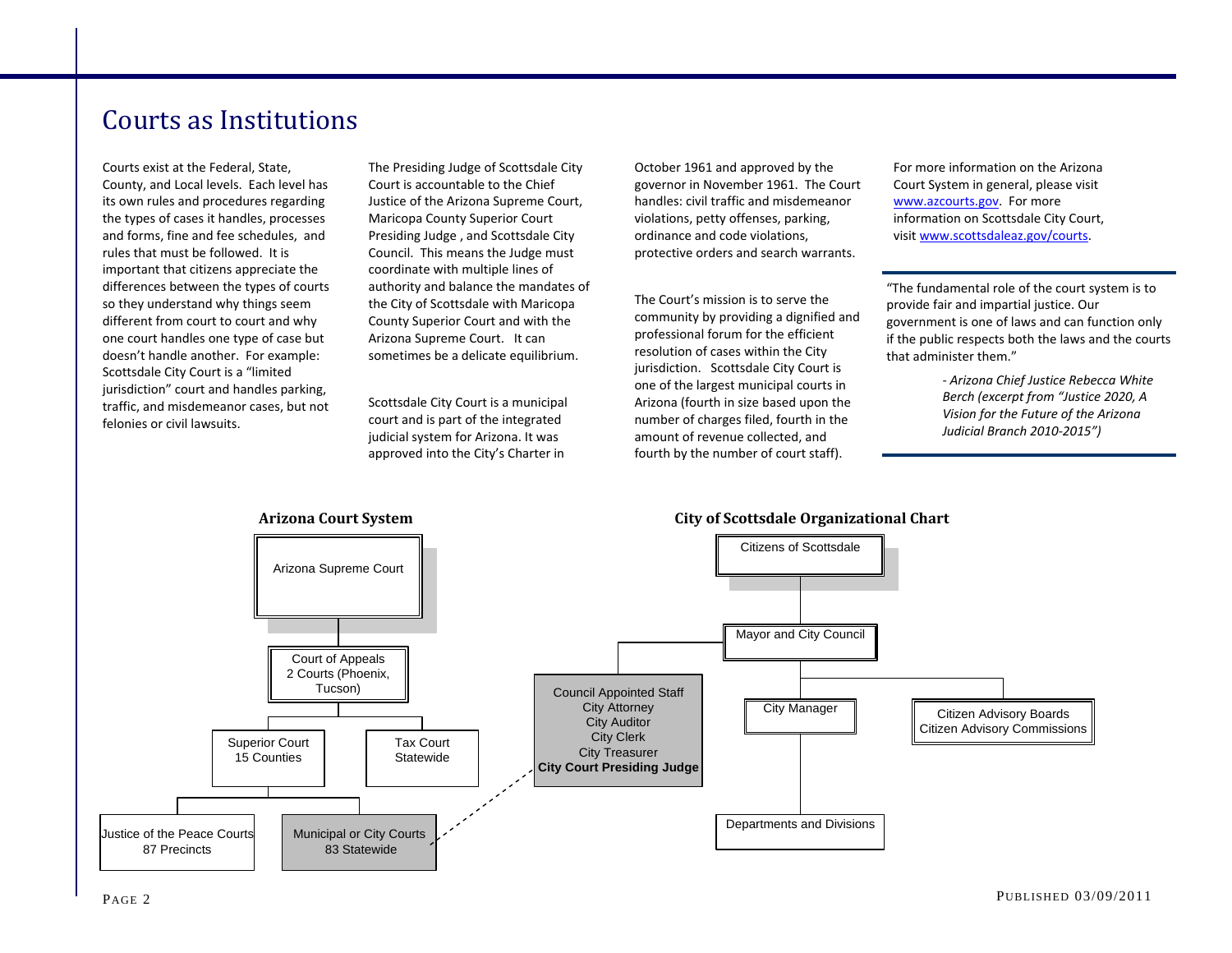# Rule of Law, Equal Protection and Due Process

There are three major legal theories that courts follow: the rule of law, equal protection and due process. **Rule of law** basically states that no one, not even the government, is above the law. Local, state and national laws apply to everyone, whether they are an individual, <sup>a</sup> corporation or <sup>a</sup> government agency.

Courts also follow the concept of **equal protection**. The right to equal protection is <sup>a</sup> concept that was introduced after the American Civil War. Its intention is to protect the rights provided by the *United States Constitution* for all individuals regardless of race, ethnicity, gender, etc. The Fourteenth Amendment of the Constitution, intended to secure rights for former slaves, contains this right.

**Due process** is the principle that the government must respect all of the legal rights that are owed to <sup>a</sup> person according to the law. Courts abide by due process in every judicial proceeding when they remind litigants of their rights and ensure that if defendants are giving up their rights they are doing so freely. The police abide by due process when they remind those they are taking into custody their "Miranda rights." The landmark *Miranda v. Arizona case* was decided by the U.S. Supreme Court in 1966 and originated from <sup>a</sup> case that was brought before Maricopa County Superior Court in 1963.

In our three branch system of government, the Legislative Branch creates the laws, the Executive Branch enforces the laws and the Judicial Branch interprets the laws. In Arizona, laws are created either through the Arizona Legislature or through the referendum process. The Governor's Office and all state agencies make up the Executive Branch. The Supreme Court, Court of Appeals, Superior, municipal and justice of the peace courts all interpret laws.

Judges and judicial officers at Scottsdale City Court apply the law on <sup>a</sup> daily basis to the cases and issues before them. In some types of cases because of the manner in which laws are written, judges and judicial officers have very little leeway in how decisions are made and the sentence is imposed.

The jurisdiction of Scottsdale City Court is all misdemeanors and violations that occur in the city limits of Scottsdale, where the arresting or citing agency is Scottsdale Police Department and the citation is filed in Scottsdale City Court.

Every case that comes to Scottsdale City Court is handled according to rules and procedures that ensure rule of law, equal protection and due process are maintained. Every new process, procedure, program or service instituted by the Court is reviewed to ensure these three fundamental principles are being followed. These principles are followed whether the case is <sup>a</sup> traffic ticket, protective order, or misdemeanor driving under the influence (DUI) case.

### **Justice Should Be Blind**

### **Rule of Law, Equal Protection and Due Process at Scottsdale City Court**

- 1. The Court provides <sup>a</sup> neutral forum for the resolution of disputes
- 2. Judges and hearing officers show impartiality by hearing both sides before rendering judgment
- 3. Clerks send out notices to litigants for all upcoming scheduled court dates
- 4. The Court schedules realistic court dates for future proceedings
- 5. The Court offers <sup>a</sup> wide range of hours of operation and availability of judges and hearing officers
- 6. Judges are appointed through <sup>a</sup> rigorous interview and application process
- 7. Case clearance rates, times to disposition, and other operational time frames are evaluated on <sup>a</sup> monthly basis by Court Administration (see page 6 for statistics)
- 8. Court security provides <sup>a</sup> setting that is free from intimidation and balances safety with access to justice
- 9. The court building is accessible to persons with disabilities
- 10. The Court provides language interpreters for litigants who need language assistance
- 11. The Court supplies low‐cost public defenders for those who cannot afford their own attorneys in certain criminal matters

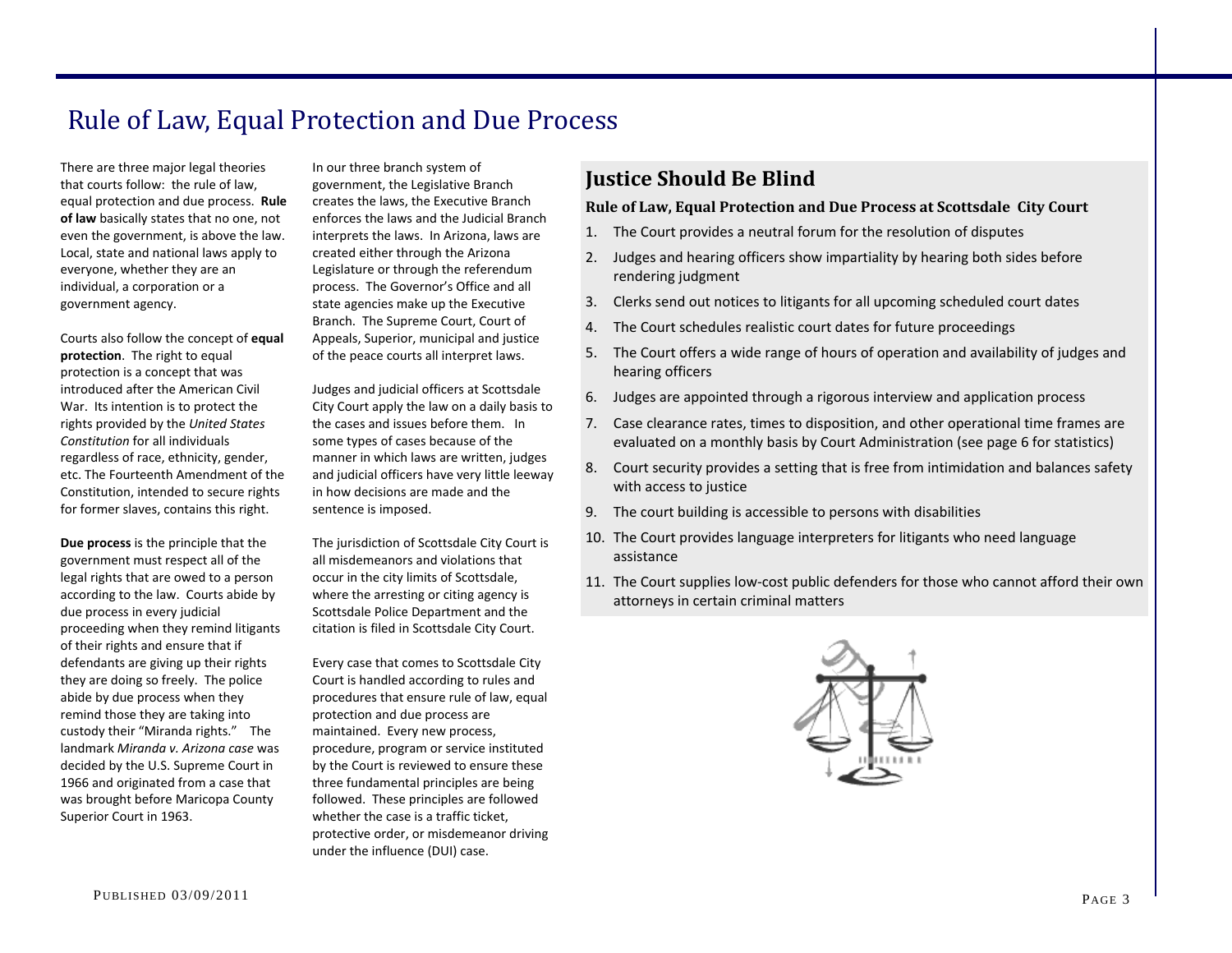# Accountability

Courts must and will be held accountable for their processes, procedures, outcomes and actions. Courts provide services to all citizens and citizens have the right to know what their court is doing. Scottsdale City Court strives to be accountable to its litigants, as well as residents of and visitors to Scottsdale and Maricopa County. The Court publishes court information on its website (www.scottsdaleaz.gov/courts).

- $\bullet$  The Court publishes on its website yearly Executive Summaries which highlight the Court's operations and yearly special reports on topics of interest such as Customer Service, Photo Enforcement and this report.
- $\bullet$  Audits by the City's Audit Division and the State's Administrative Office of Courts occur on <sup>a</sup> regular basis and reports created after these audits are public record.
- $\bullet$  The Presiding Judge of Scottsdale City Court is accountable to the Chief Justice of the Arizona Supreme Court, Maricopa County Superior Court Presiding Judge and Scottsdale City Council, as <sup>a</sup> separate and distinct judicial branch of Scottsdale City government and <sup>a</sup> part of the integrated Judicial Branch of the State as provided by State law.
- $\bullet$  Court Management meets at least monthly to evaluate the Court's budget and operations to maximize and control resources.
- $\bullet$  The Court publishes forms, instructions, case information and other information on its website.
- $\bullet$  The Court conducts <sup>a</sup> Customer Access and Fairness Survey every other year. Results from the 2010 survey are on page 6.
- $\bullet$  The Court uses the National Center for State Court's performance measurement methodology, "CourTools", to assess its operations. Results from the past year are on page 6.
- $\bullet$  The Court ensures that all restitution collected is paid to victims within 5 business days of receipt.
- $\bullet$  All court employees must abide by the Arizona Code of Conduct for Judicial Employees and all judges and hearing officers must abide by the Arizona Code of Judicial Conduct.

"Our Court is that branch of government that stands between the public's right to law enforcement and the Constitutional rights delegated to all people of the United States."

 *‐ Presiding Judge B. Monte Morgan, Scottsdale City Court*

### **Court Financial Information for FY 2009/10**

- $\bullet$ The total monies collected by the Court is \$19,120,918.
- $\bullet$  The total City General Fund and Special Fund expenditures for Scottsdale City Court for Fiscal Year 09/10 was \$5,821,437.

#### **Revenue : What The Court Collects**



Source: Scottsdale City Court Monthly Revenue Report, dated 8/11/2010





Source: Scottsdale City Court Monthly Expenditure Report, dated 8/11/2010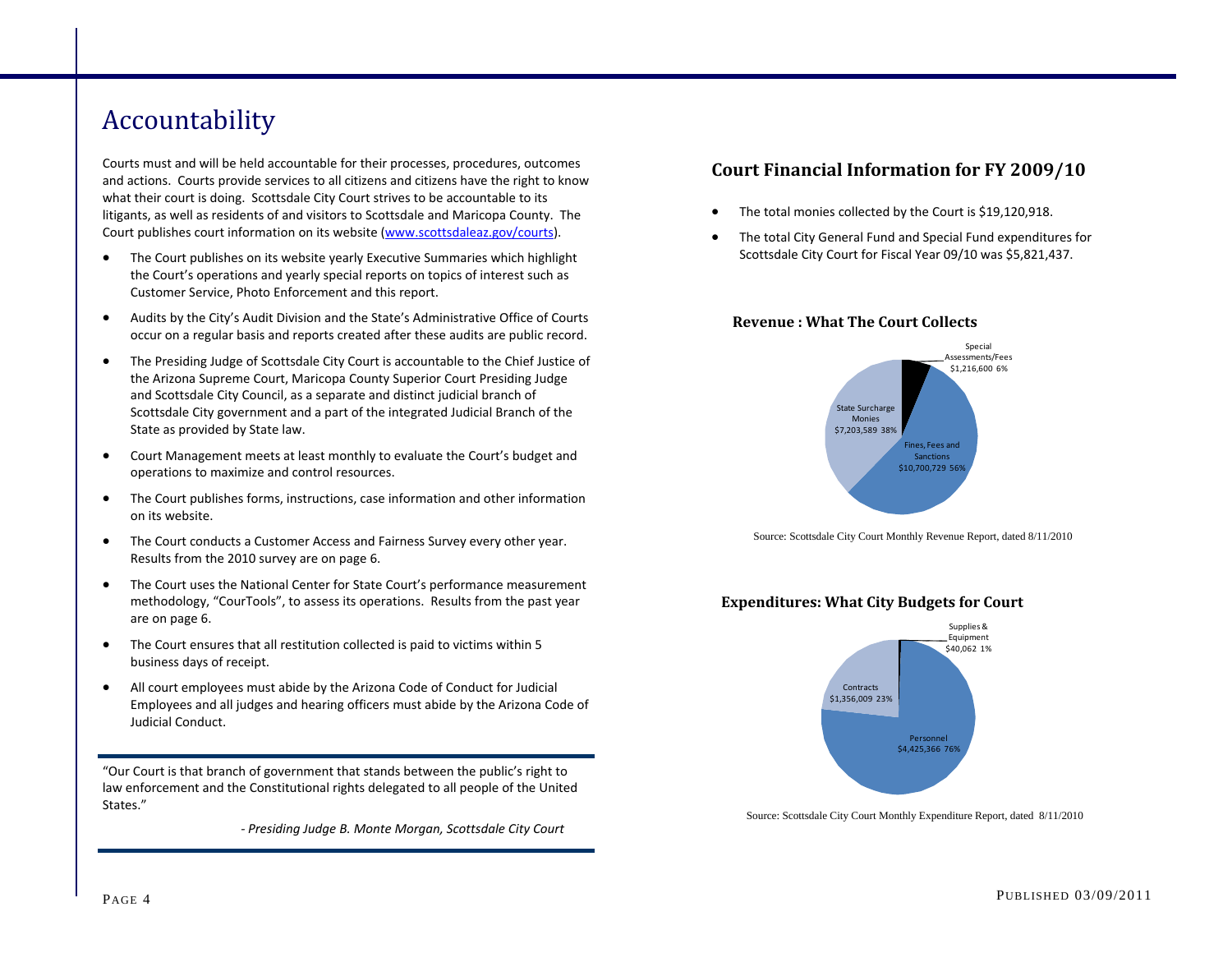# Interdependence and Leadership

The Presiding Judge directs the management of the court, determines judges' assignments, oversees the court's calendars and chairs meetings of the judges. The Court Administrator oversees the administrative operations of the court under the guidance of the Presiding Judge. Both the Presiding Judge and Court Administrator strive to work effectively with the leadership of other City, County and State agencies and departments while maintaining the Court's independence and impartiality.

The Court has <sup>a</sup> management team with specialized knowledge of court operations and managerial expertise. Several members of the Management Team serve on various City and State committees, ensuring Scottsdale is well represented in City planning and local and statewide justice system coordination efforts.

- $\bullet$  Presiding Judge B. Monte Morgan was admitted to the AZ State Bar in 1971 and has been Presiding Judge in Scottsdale since March 2000. He was <sup>a</sup> Pro Tem judge in Scottsdale from 1995 to 2000 with prior terms as Presiding Judge in the towns of Carefree and Cave Creek
- $\bullet$  Court Administrator Janet G. Cornell has worked in various courts for 35 years
- $\bullet$  The two deputy court administrators have combined experience of over 30 years in courts
- $\bullet$  6 supervisors (Technology, Security, Financial, Case Processing, Public Service, and Courtroom Services) have combined court experience of 45 years

The **Criminal Justice Team (CJT)**, is <sup>a</sup> coalition of the city court, police department and city prosecutor. It meets monthly and consists of top management members of each of these criminal justice partners within the City of Scottsdale. The coalition serves as <sup>a</sup> forum for considering budget and workload issues, operational policies and problems, technology and efficiency items, and general information‐sharing on issues that affect not only the court, but also prosecution, victim services and police department operations.



State and County Agencies

| <b>Committee Name</b>                                                | <b>Purpose</b>                                                                                                              | <b>Court Representative</b>                                          |  |
|----------------------------------------------------------------------|-----------------------------------------------------------------------------------------------------------------------------|----------------------------------------------------------------------|--|
|                                                                      | City of Scottsdale Committees                                                                                               |                                                                      |  |
| <b>Charter Officers Group</b>                                        | Executive Level and Charter Officers policy group                                                                           | Presiding Judge                                                      |  |
| <b>Executive Committee</b>                                           | Executive level department head policy group                                                                                | Presiding Judge and Court Administrator                              |  |
| <b>Emergency Preparedness and Business Continuity</b>                | Prepare and plan for emergencies and business resumption                                                                    | Deputy Court Administrator and Public<br>Service Supervisor          |  |
| <b>Risk Management</b>                                               | Plan and avoid risks in the workplace                                                                                       | Deputy Court Administrator and Security<br>Staff                     |  |
| Safety Team                                                          | Educate and train City staff on safety best practices                                                                       | Deputy Court Administrator                                           |  |
| Performance Measures Workgroup                                       | Oversee and publish operational performance metrics                                                                         | Deputy Court Administrator                                           |  |
| Criminal Justice Team                                                | Policy and management level working group coordinating justice services                                                     | Court Administrator and both Deputy Court<br>Administrators          |  |
|                                                                      | <b>Arizona Judicial Branch Committees</b>                                                                                   |                                                                      |  |
| Presiding Judges for Maricopa County Municipal and Justice<br>Courts | Discusses strategy and policies that affect municipal and justice courts                                                    | Presiding Judge and Court Administrator                              |  |
| imited Jurisdiction Committee                                        | Develops and implements policies for all limited jurisdiction courts in Arizona Court Administrator                         |                                                                      |  |
| Court Automation Advisory Committee                                  | Coordinates planning and implementation of technology in Arizona courts                                                     | Deputy Court Administrator                                           |  |
| Technology Advisory Committee                                        | Recommends technology standards and practices and reviews technology<br>plans from Arizona courts                           | Court Automation Manager                                             |  |
| Defensive Driving School Subcommittee                                | Workgroup to assist in operational polices related to court ordered defensive Deputy Court Administrator<br>driving schools |                                                                      |  |
| Data Standardization Group                                           | Workgroup of the Court Automation Advisory Committee that proposes data<br>standards and practices for Arizona courts       | Deputy Court Administrator                                           |  |
| <b>Judicial Staff Education Committee</b>                            | An Arizona Supreme Court Committee that works on curricula and training<br>resources for court personnel                    | Deputy Court Administrator                                           |  |
| Large Volume Limited Jurisdiction Courts Case Management<br>Group    | Workgroup to assist in the design and implementation of a new case<br>management system for limited jurisdiction courts     | Court Automation Manager                                             |  |
| Legislative Committee - Administrative Review Group                  | Reviews policy of legislative proposals annually                                                                            | Court Administrator, both Deputy Court<br>Administrators and a Judge |  |
| imited Jurisdiction Criminal AZTurboCourt Application<br>Workgroup   | Coordinates the planning and implementation of electronic filing (eFiling) in<br>limited jurisdiction courts                | Case Processing Supervisor                                           |  |
| Limited Jurisidiction Priority of Offender Payment Workgroup         | Conducting a rewrite of the Arizona Limited Jurisdiction Priority of Offender<br>Payment rules and regulations              | Senior Accounting Clerk                                              |  |